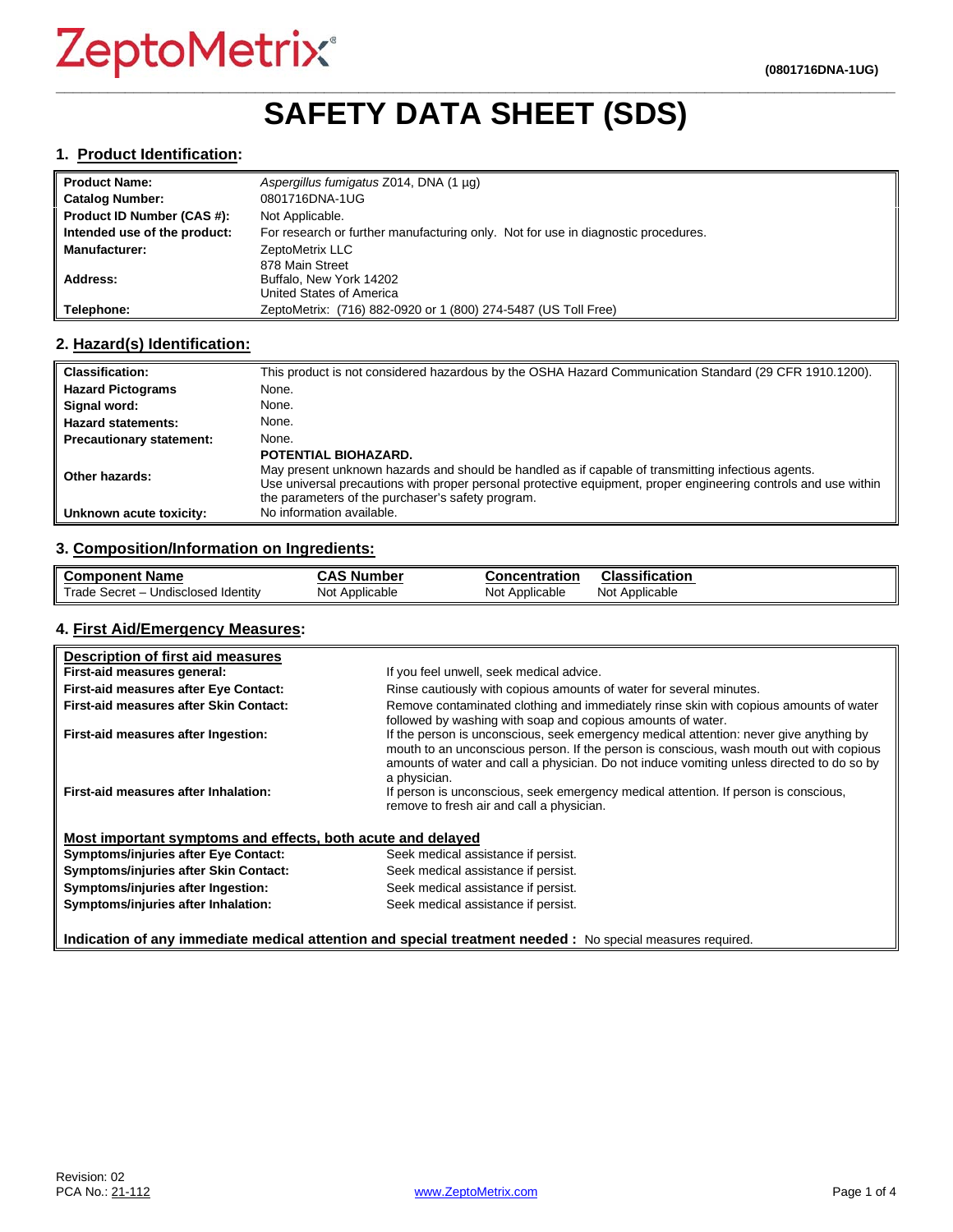## **5. Fire and Explosion Measures:**

| <b>Extinguishing Media</b><br>Suitable extinguishing media:<br>Unsuitable extinguishing media:         | Use an extinguishing agent suitable for the surrounding area.<br>Use an extinguishing agent suitable for the surrounding area.                                                       |
|--------------------------------------------------------------------------------------------------------|--------------------------------------------------------------------------------------------------------------------------------------------------------------------------------------|
| Special hazards arising from the substance or mixture                                                  |                                                                                                                                                                                      |
| Fire hazard:                                                                                           | No known hazards.                                                                                                                                                                    |
| <b>Explosion hazard:</b>                                                                               | No known hazards.                                                                                                                                                                    |
| <b>Reactivity:</b>                                                                                     | No known hazards.                                                                                                                                                                    |
| <b>Advice for firefighters</b><br><b>Firefighting instructions:</b><br>Protection during firefighting: | Exercise caution when fighting a fire.<br>Firefighters should wear protective gear. Do not enter fire area without proper protective<br>equipment, including respiratory protection. |

**\_\_\_\_\_\_\_\_\_\_\_\_\_\_\_\_\_\_\_\_\_\_\_\_\_\_\_\_\_\_\_\_\_\_\_\_\_\_\_\_\_\_\_\_\_\_\_\_\_\_\_\_\_\_\_\_\_\_\_\_\_\_\_\_\_\_\_\_\_\_\_\_\_\_\_\_\_\_\_\_\_\_\_\_\_\_\_\_\_\_\_\_\_\_\_\_\_**

## **6. Accidental Release Measures:**

| Personal precautions, protective equipment and emergency procedures |                                                                                  |  |
|---------------------------------------------------------------------|----------------------------------------------------------------------------------|--|
| <b>General measures:</b>                                            | Use appropriate personal protective equipment (PPE) and appropriate laboratory   |  |
|                                                                     | procedures.                                                                      |  |
| For non-emergency personnel                                         |                                                                                  |  |
| <b>Protective equipment:</b>                                        | Use appropriate personal protective equipment (PPE).                             |  |
| <b>Emergency procedures:</b>                                        | Use appropriate emergency laboratory procedures.                                 |  |
| For emergency responders                                            |                                                                                  |  |
| <b>Protective equipment:</b>                                        | Use appropriate personal protective equipment (PPE).                             |  |
| <b>Emergency procedures:</b>                                        | Use appropriate emergency procedures.                                            |  |
|                                                                     |                                                                                  |  |
| Methods and material for containment and cleaning up                |                                                                                  |  |
| For containment:                                                    | Contain material in accordance to State and Federal regulations.                 |  |
| Methods for cleaning up:                                            | Follow and dispose of material in accordance to State and Federal waste disposal |  |
|                                                                     | regulations.                                                                     |  |

## **7. Handling and Storage:**

| Precautions for safe handling: | Handle in accordance with proper safety procedures.                          |
|--------------------------------|------------------------------------------------------------------------------|
| <b>Storage conditions:</b>     | Keep container closed when not in use. Do not store in a frost-free freezer. |
| Incompatible products:         | No Data Available.                                                           |
| Incompatible materials:        | No Data Available.                                                           |
| Storage:                       | Recommended storage temperature -20°C or below.                              |

## **8. Exposure Controls and Personal Protection:**

| Appropriate engineering controls:<br><b>Personal Protective Equipment:</b> | Use universal precautions. Product may present unknown biohazard.<br>Use laboratory coat, protective gloves, safety glasses and suitable protective clothing. |
|----------------------------------------------------------------------------|---------------------------------------------------------------------------------------------------------------------------------------------------------------|
| Pictograms:                                                                |                                                                                                                                                               |
| <b>Eye/Face protection:</b>                                                | Wear in accordance with good laboratory practices and safety procedures.                                                                                      |
| Skin and body protection:                                                  | Wear in accordance with good laboratory practices and safety procedures.                                                                                      |
| <b>Respiratory protection:</b>                                             | Wear in accordance with good laboratory practices and safety procedures.                                                                                      |
| Hand protection:                                                           | Wear in accordance with good laboratory practices and safety procedures.                                                                                      |
| <b>Mechanical protection:</b>                                              | Wear in accordance with good laboratory practices and safety procedures.                                                                                      |
| Special work practices:                                                    | Follow purchaser's safety program.                                                                                                                            |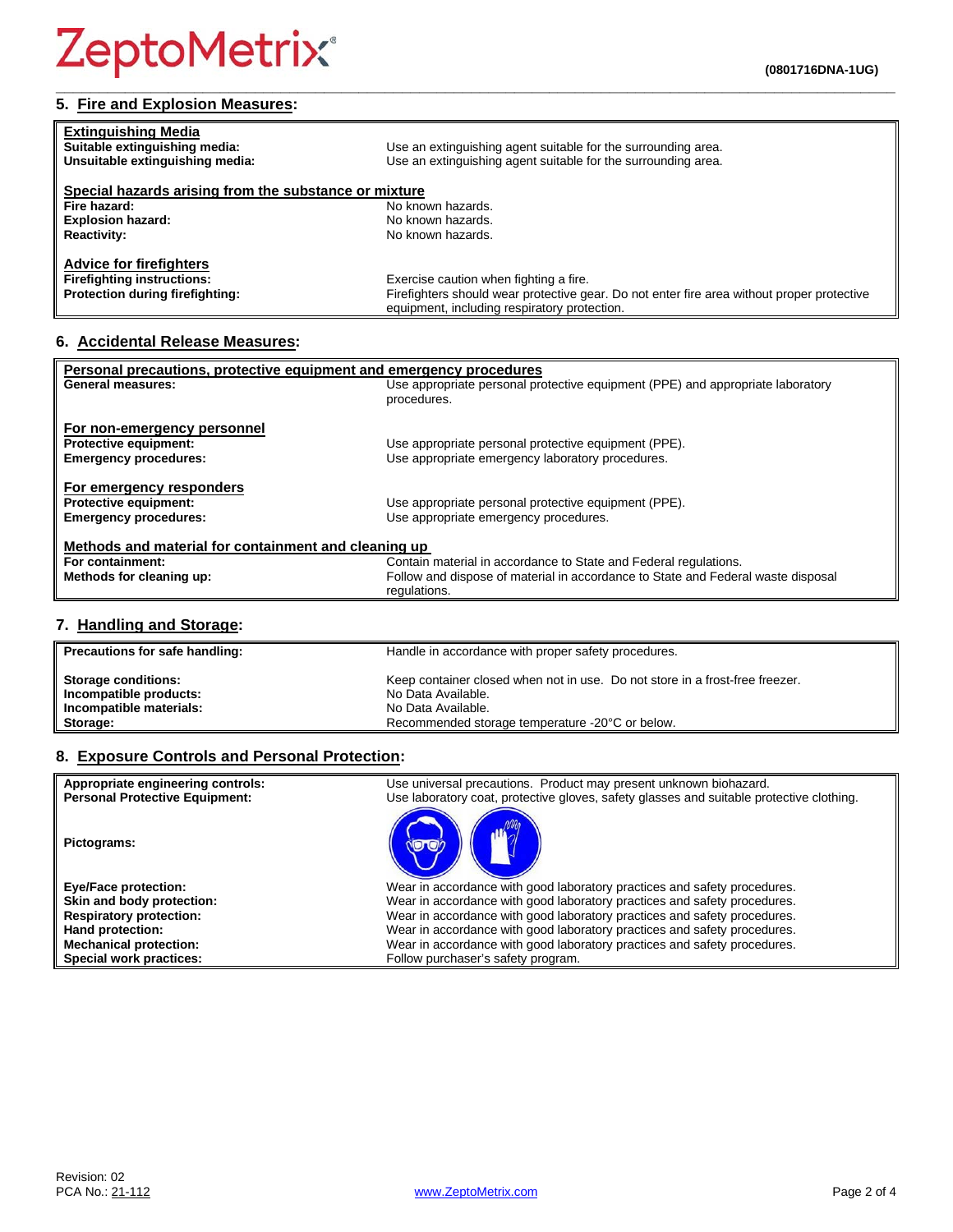#### **\_\_\_\_\_\_\_\_\_\_\_\_\_\_\_\_\_\_\_\_\_\_\_\_\_\_\_\_\_\_\_\_\_\_\_\_\_\_\_\_\_\_\_\_\_\_\_\_\_\_\_\_\_\_\_\_\_\_\_\_\_\_\_\_\_\_\_\_\_\_\_\_\_\_\_\_\_\_\_\_\_\_\_\_\_\_\_\_\_\_\_\_\_\_\_\_\_ 9. Physical and Chemical Properties:**

| <b>Physical State:</b>                        | Liquid at room temperature.                                 |
|-----------------------------------------------|-------------------------------------------------------------|
| Appearance/color:                             | When thawed, clear to slightly cloudy liquid.               |
| Odor:                                         | No Data Available.                                          |
| Odor threshold:                               | No Data Available.                                          |
| pH:                                           | No Data Available.                                          |
| Melting point/freezing point:                 | No Data Available.                                          |
| <b>Boiling point:</b>                         | No Data Available.                                          |
| Flash point:                                  | No Data Available.                                          |
| <b>Evaporation rate:</b>                      | No Data Available.                                          |
| <b>Flammability:</b>                          | No Data Available.                                          |
| Upper/lower flammability or explosive limits: | No Data Available.                                          |
| Vapor pressure:                               | No Data Available.                                          |
| Vapor density:                                | No Data Available.                                          |
| <b>Relative density:</b>                      | No Data Available.                                          |
| Solubility(ies):                              | No Data Available.                                          |
| <b>Partition coefficient:</b>                 | No Data Available.                                          |
| <b>Auto-ignition temperature:</b>             | No Data Available.                                          |
| Decomposition temperature:                    | No Data Available.                                          |
| Viscosity:                                    | No Data Available.                                          |
| <b>Other information:</b>                     | Nucleic acids or DNA/RNA may settle. Mix gently before use. |

## **10. Stability and Reactivity:**

| <b>Reactivity:</b>                  | No Data Available.                                                                  |
|-------------------------------------|-------------------------------------------------------------------------------------|
| <b>Chemical stability:</b>          | The product is stable.                                                              |
| Possibility of hazardous reactions: | Under normal conditions of storage and use, hazardous reactions will not occur.     |
| <b>Conditions to avoid:</b>         | No Data Available.                                                                  |
| Incompatible materials:             | No Data Available.                                                                  |
| Hazardous decomposition products:   | Under normal conditions of storage and use, hazardous decomposition products should |
|                                     | not be produced.                                                                    |

#### **11. Toxicological Information:**

| Skin corrosion/irritation:                          | No Data Available. |
|-----------------------------------------------------|--------------------|
| Eye damage/irritation:                              | No Data Available. |
| <b>Respiratory damage/irritation:</b>               | No Data Available. |
| Ingestion damage/irritation:                        | No Data Available. |
| Specific target organ toxicity (single exposure):   | No Data Available. |
| Specific target organ toxicity (repeated exposure): | No Data Available. |
| <b>Numerical measure of toxicity:</b>               | No Data Available. |
| Symptoms/injuries after skin contact:               | No Data Available. |
| Symptoms/injuries after eye contact:                | No Data Available. |
| Symptoms/injuries after inhalation:                 | No Data Available. |
| Symptoms/injuries after ingestion:                  | No Data Available. |

### **12. Ecological Information:**

| Ecotoxicity:                   | No Data Available. |
|--------------------------------|--------------------|
| Persistence and degradability: | No Data Available. |
| Bioaccumulative potential:     | No Data Available. |
| <b>Mobility in soil:</b>       | No Data Available. |
| Other adverse effects:         | No Data Available. |

## **13. Disposal Information:**

| Waste disposal recommendations:<br>Dispose of material in accordance to local, State and Federal waste disposal regulations. |  |
|------------------------------------------------------------------------------------------------------------------------------|--|
|------------------------------------------------------------------------------------------------------------------------------|--|

## **14. Transport Information:**

| UN number                                                            | Not Regulated.  |
|----------------------------------------------------------------------|-----------------|
| UN proper shipping name                                              | Not Regulated.  |
| <b>Hazard Class</b>                                                  | Not Applicable. |
| Packing group                                                        | Not Applicable. |
| <b>Environmental hazards</b>                                         | Not Applicable. |
| <b>Transport in bulk</b><br>(According to MARPOL 73/78 and IBC Code) | Not Applicable. |
| <b>Special precautions</b>                                           | None.           |

 $\Box$